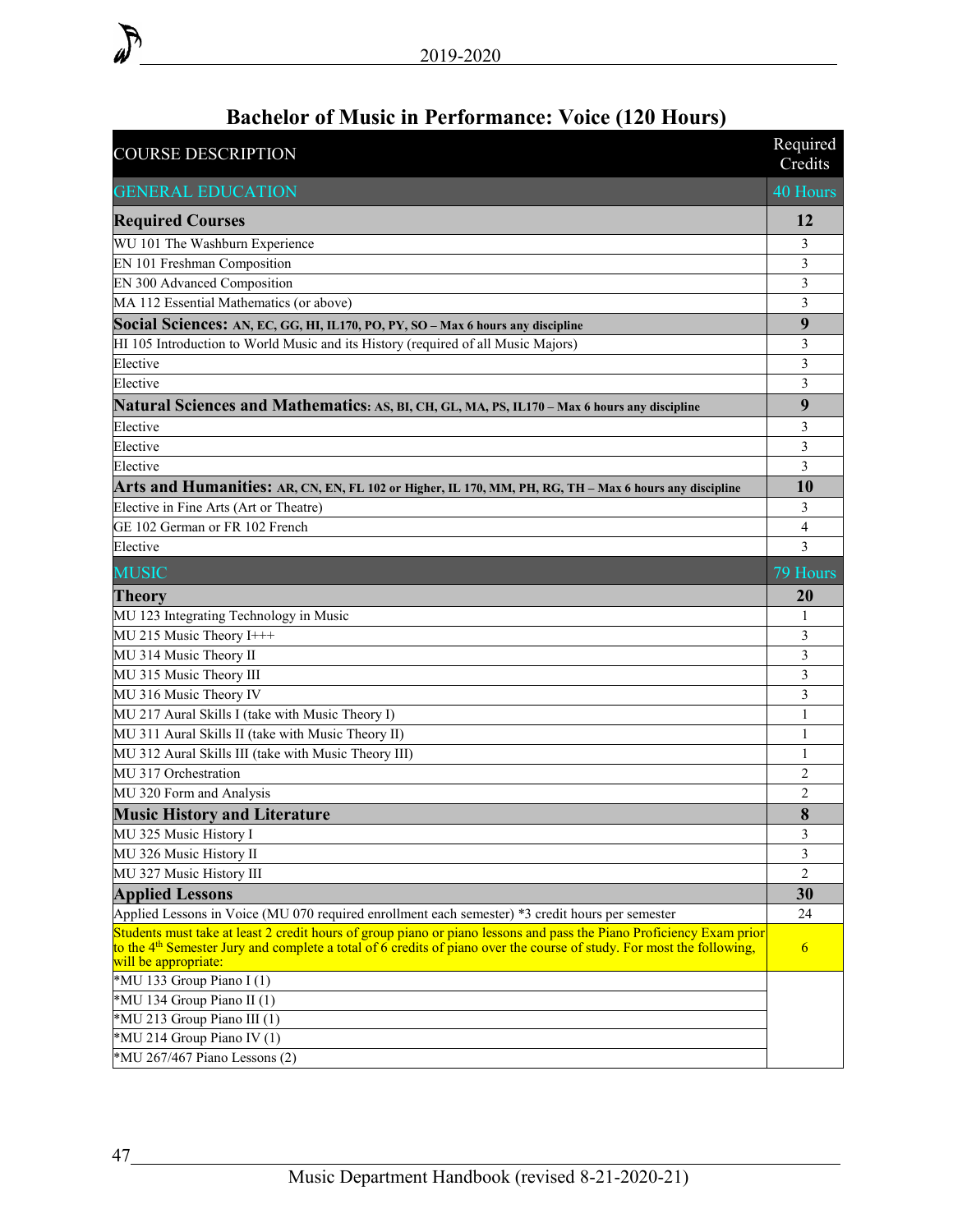| <b>Pedagogy and Literature</b>                                                                                                                                                                                                                                                                                       | 4                     |
|----------------------------------------------------------------------------------------------------------------------------------------------------------------------------------------------------------------------------------------------------------------------------------------------------------------------|-----------------------|
| MU 220 Vocal Diction for Singers                                                                                                                                                                                                                                                                                     | 2                     |
| MU 330 Vocal Pedagogy and Literature                                                                                                                                                                                                                                                                                 | $\overline{2}$        |
| <b>Specialized Courses</b>                                                                                                                                                                                                                                                                                           | 3                     |
| MU 400 ST Senior Seminar                                                                                                                                                                                                                                                                                             | $\mathfrak{D}$        |
| MU 305 Business of Music                                                                                                                                                                                                                                                                                             |                       |
| <b>Ensembles</b>                                                                                                                                                                                                                                                                                                     | 12                    |
| <b>Large Ensembles:</b>                                                                                                                                                                                                                                                                                              | 8                     |
| *All Bachelor of Arts, Bachelor of Music, and Bachelor of Musical Arts students are required to participate in two large ensembles<br>each semester of full-time enrollment. For large ensemble requirements, to each instrument, please consult the Music Department<br>Handbook. (www.washburn.edu/music-handbook) |                       |
| <b>Small Ensembles:</b>                                                                                                                                                                                                                                                                                              | $\boldsymbol{\Delta}$ |
| MU 250/450 Opera Studio                                                                                                                                                                                                                                                                                              |                       |
| Conducting                                                                                                                                                                                                                                                                                                           | $\mathbf{2}$          |
| *MU 237 Choral Lab (requirement for conducting courses, enroll for 0 credit)                                                                                                                                                                                                                                         |                       |
| MU 240 Beginning Conducting                                                                                                                                                                                                                                                                                          |                       |
| MU 441 Advanced Choral Conducting                                                                                                                                                                                                                                                                                    |                       |
| <b>General Elective Studies</b> (from any department)                                                                                                                                                                                                                                                                |                       |
| Elective                                                                                                                                                                                                                                                                                                             |                       |
| Music Department Proficiency Requirements (complete the following prior to scheduling the 4 <sup>th</sup> Semester<br>Performance Proficiency Exam)                                                                                                                                                                  |                       |
| Piano Proficiency Exam (PPE)                                                                                                                                                                                                                                                                                         | X                     |
| Rhythmic Perception Exam (RPE): students deficient in rhythmic perception must take MU 122 Rhythmic Perception (1<br>credit; credit does not count toward degree requirements)                                                                                                                                       | $\overline{X}$        |
| $48$ Recital Credits $+++$                                                                                                                                                                                                                                                                                           | X                     |
| 4 <sup>th</sup> Semester Performance Proficiency Exam                                                                                                                                                                                                                                                                | X                     |
| Pass Junior Recital Jury and presented Junior Recital                                                                                                                                                                                                                                                                | $\overline{X}$        |
| Pass Senior Recital Jury and presented Senior Recital                                                                                                                                                                                                                                                                | $\mathbf{X}$          |
| <b>TOTAL HOURS IN DEGREE</b>                                                                                                                                                                                                                                                                                         | 120                   |

**+++4th semester jury components: Students who pass can enroll in upper division lessons, ensembles, and music classes.**